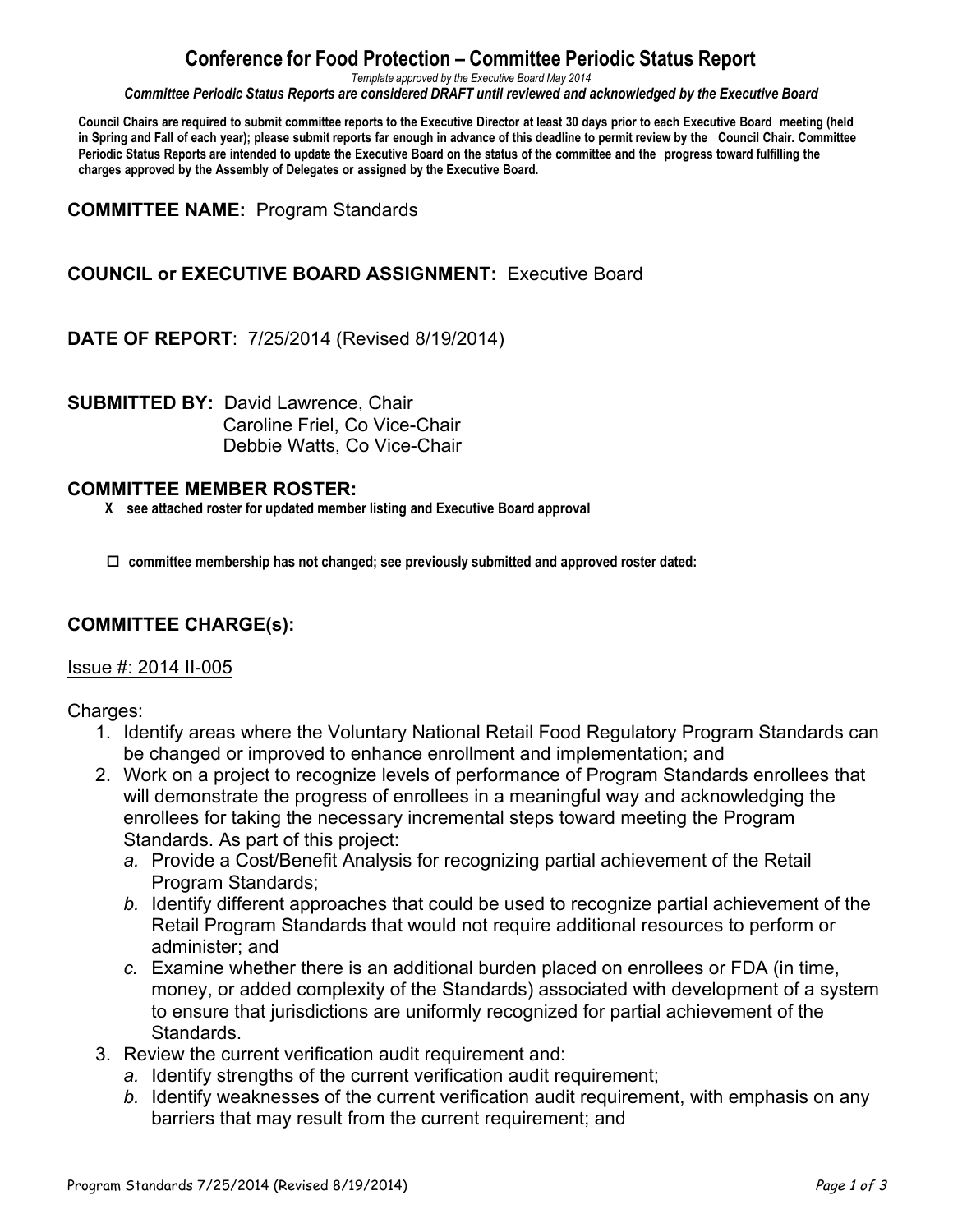# **Conference for Food Protection – Committee Periodic Status Report**

*Template approved by the Executive Board May 2014*

*Committee Periodic Status Reports are considered DRAFT until reviewed and acknowledged by the Executive Board*

- *c.* Determine whether there are potential changes to the requirement, or the administration of the requirement, that could maintain the credibility of the Retail Program Standards while reducing barriers to achievement that may result from the current verification audit requirement.
- 4. Serve as a sounding board for FDA with respect to ideas generated during collaboration with the other entities such as NACCHO, PFP, AFDO.
- 5. Formulate resolutions to issues brought before the committee and report back at the 2016 CFP Biennial Meeting.

### Issue #: 2014 II-003

### Charges:

- To solicit the support of industry to:
- 1. Identify the benefits to industry for regulatory authorities to achieve Standard 2, Standard 4, and Standard 7 of the Voluntary National Retail Food Regulatory Program Standards.
- 2. Examine methods to support regulatory efforts to achieve Standard 2, Standard 4, and Standard 7 of the Voluntary National Retail Food Regulatory Program Standards.
- 3. Report back at the 2016 CFP Biennial Meeting with recommendations on how the Conference can collaborate with industry to facilitate enrollment and achievement of the Voluntary National Retail Food Regulatory Program Standards.

## **COMMITTEE'S REQUESTED ACTION FOR EXECUTIVE BOARD (If Applicable):**

Approval of 2014 – 2016 CFP Program Standards Committee Roster

### **PROGRESS REPORT / COMMITTEE ACTIVITIES WITH ACTIVITY DATES:**

- 1. Progress on Overall Committee Activities:
	- **a.** Susan Quam, Council II Chair, and David Lawrence, Chair of the Program Standards Committee met via conference call on July 9, 2014 to select the Committee vicechair. Susan and David decided to select co vice-chairs, one from the food industry and one from regulatory. The desire was to have continuity by drawing from past committee membership while meeting the committee chair/co-chair constituency requirements per the CFP Constitution and Bylaws.
	- **b.** Caroline Friel (industry) and Debbie Watts (local regulatory) were offered the co vicechair positions, and both accepted. These selections were forwarded to the CFP Chair and Co-Chair for approval.
	- **c.** Program Standards Committee membership included recruitment efforts to gain additional food industry and local regulatory members across the CFP regions. Additionally, there was solicitation of academic and consumer member.
	- **d.** The proposed roster exceeds the maximum of 23 members by listing 9 regulatory and 9 food industry representatives as voting members; however, per the Constitution and Bylaws, the ratio of regulatory to industry members has been maintained. Any CFP members who expressed interest in the committee but who were not selected as voting members have been designated as either electives or "at large" members.
	- **e.** Notifications to proposed committee members will be sent out prior to the upcoming Executive Board meeting. Final notification will be sent following the Executive Board's decision regarding the committee roster.